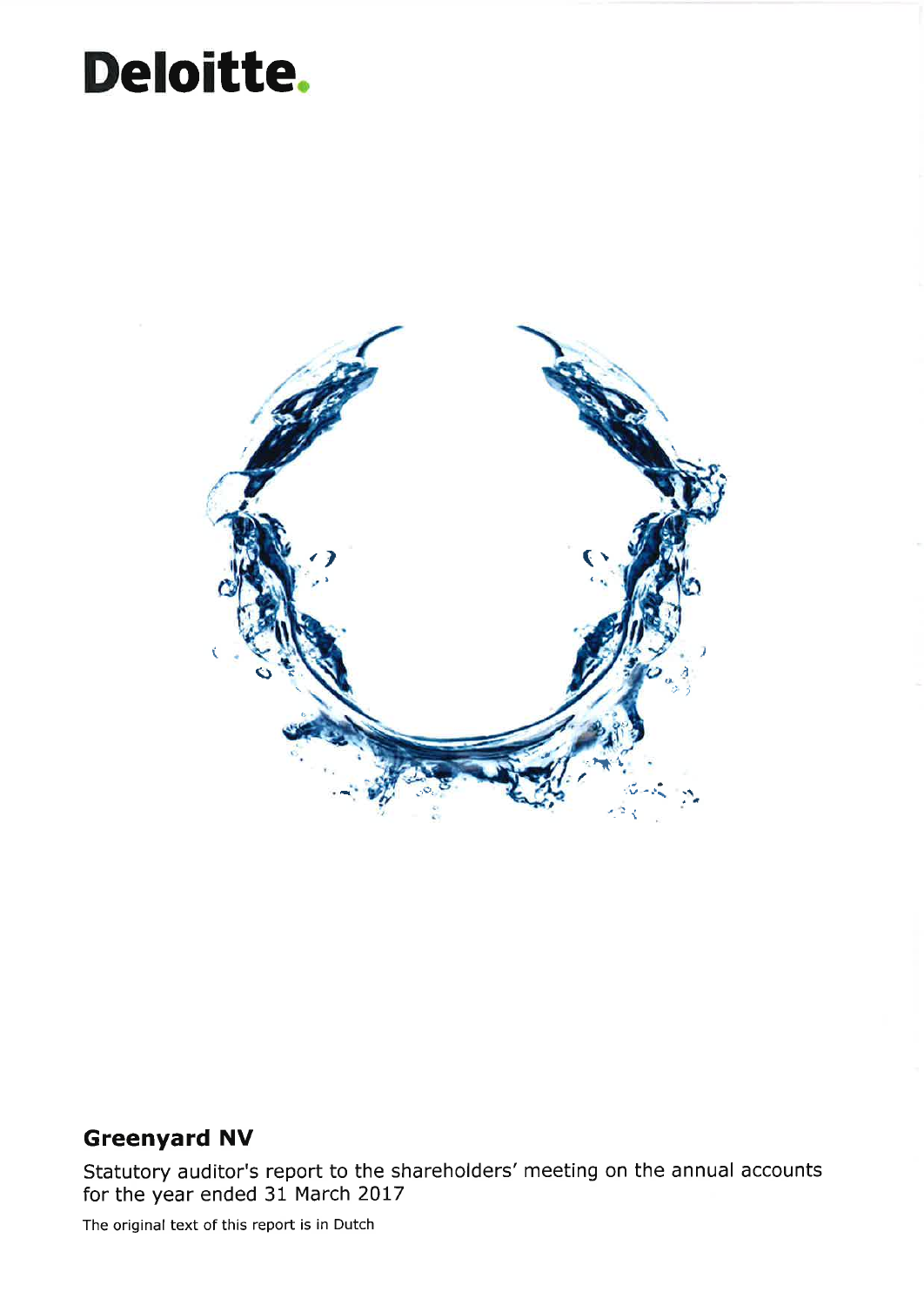# Deloittê,

Statutory auditor's report to the shareholders' meeting on the annual accounts of Greenyard NV for the year ended 31 March 2017

As required by law and the company's articles of association, we report to you in the context of our appointment as the company's statutory auditor. This report includes our report on the annual accounts together with our report on other legal and regulatory requirements, These annual accounts comprise the balance sheet as at 31 March 2017 and the income statement for the year then ended, as well as the summary of accounting policies and other disclosures,

#### Report on the annual accounts - Unqualified opinion

We have audited the annual accounts of Greenyard NV ("the company"), prepared in accordance with the financial reporting framework applicable in Belgium, which show total assets of 757,844 (000) EUR and a profit for the year of 103,476 (000) EUR,

#### Board of directors' responsibility for the preparation of the annual accounts

The board of directors is responsible for the preparation and fair presentation of annual accounts in accordance with the financial-reporting framework applicable in Belgium, and for such internal control as the board of directors determines is necessary to enable the preparation of annual accounts that are free from material misstatement, whether due to fraud or error,

#### Statutory auditor's responsibility

Our responsibility is to express an opinion on these annual accounts based on our audit. We conducted our audit in accordance with International Standards on Auditing (ISA) as adopted in Belgium. Those standards require that we comply with ethical requirements and plan and perform the audit to obtain reasonable assurance about whether the annual accounts are free from material misstatement.

An audit involves performing procedures to obtain audit evidence about the amounts and disclosures in the annual accounts, The procedures selected depend on the statutory auditor's judgment, including the assessment of the risks of material misstatement of the annual accounts, whether due to fraud or error, In making those risk assessments, the statutory auditor considers internal control relevant to the company's preparation and fair presentation of the annual accounts in order to design audit procedures that are appropriate in the circumstances, but not for the purpose of expressing an opinion on the effectiveness of the company's internal control. An audit also includes evaluating the appropriateness of accounting policies used and the reasonableness of accounting estimates made by the board of directors, as well as evaluating the overall presentation of the annual accounts. We have obtained from the company's officials and the board of directors the explanations and information necessary for performing our audit.

We believe that the audit evidence we have obtained is sufficient and appropriate to provide a basis for our opinion,

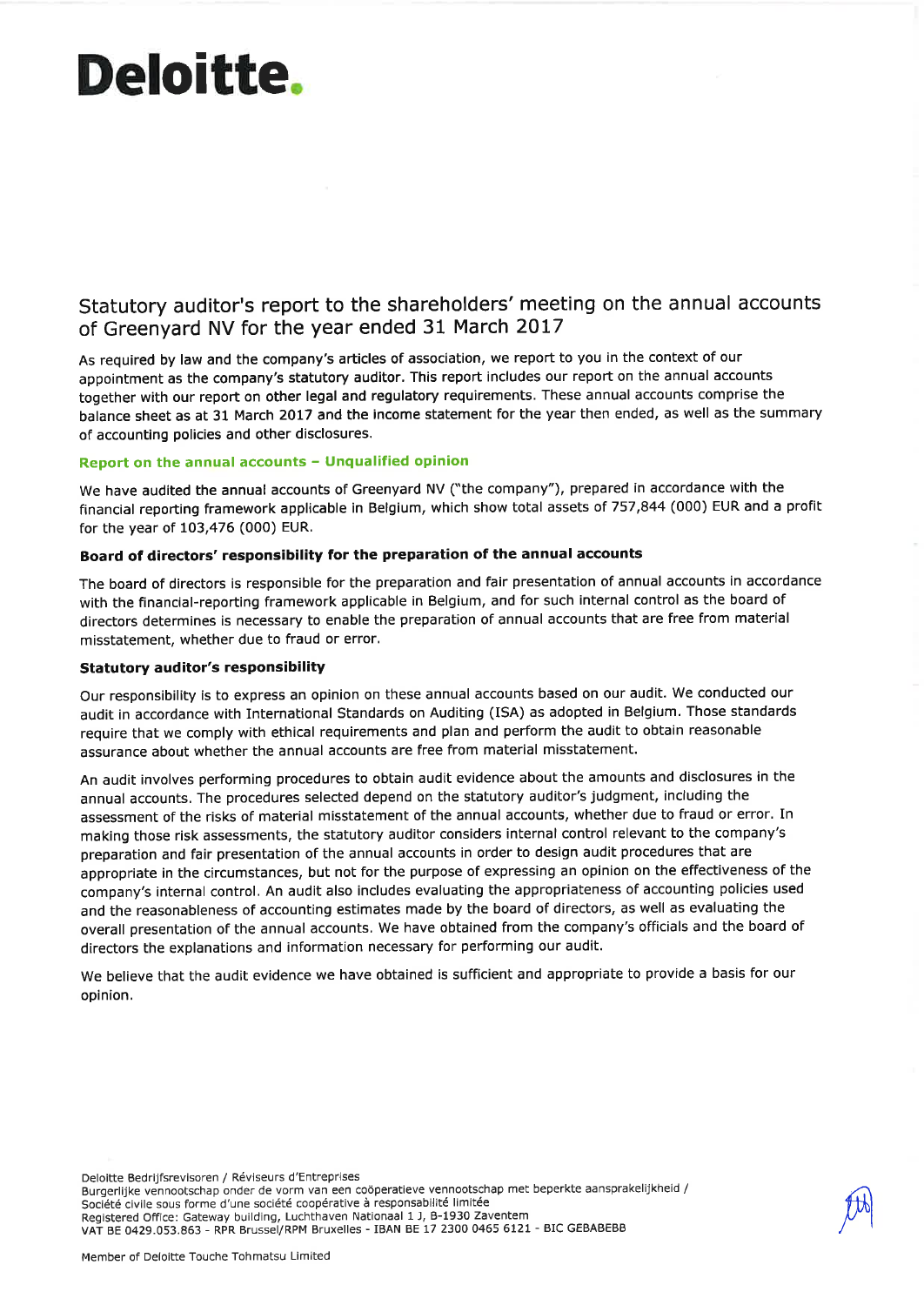#### Unqualified opinion

In our opinion, the annual accounts of Greenyard NV give a true and fair view of the company's net equity and financial position as of 31 March 2017 and of its results for the year then ended, in accordance with the financial reporting framework applicable in Belgium.

#### Report on other legal and regulatory requirements

The board of directors is responsible for the preparation and the content of the directors'report on the annual accounts, as well as for maintaining the company's accounting records in compliance with the legal and regulatory requirements applicable in Belgium and for the company's compliance with the Companies Code and the company's articles of association.

As part of our mandate and in accordance with the Belgian standard complementary to the International Standards on Auditing applicable in Belgium, our responsibility is to verify, in all material respects, compliance with certain legal and regulatory requirements. On this basis, we make the following additional statements, which do not modify the scope of our opinion on the annual accounts:

- ' The director's report, prepared in accordance with articles 95 and 96 of the Companies Code and to be filed in accordance with article 100 of the Companies Code, includes, both in form and in substance, the information required by law, is consistent with the annual accounts and is free from any material inconsistencies with the information that we became aware of during the performance of our mandate.
- . The social balance sheet, to be filed in accordance with article 100 of the Companies Code, includes, both in form and in substance, the information required by law and is free from any material inconsistencies with the information available in our audit file.
- . Without prejudice to certain formal aspects of minor importance, the accounting records are maintained in accordance with the legal and regulatory requirements applicable in Belgium.
- . The appropriation of results proposed to the general meeting is in accordance with the relevant requirements of the law and the company's articles of association.
- . There are no transactions undertaken or decisions taken in violation of the company's articles of association or the Companies Code that we have to report to you.
- . The Board of Directors have made following decisions in view of article 523 and/or 524 of the Company Code, as explained in the minutes of the Board of Directors:
	- On 1 June 2016, the Board of Directors decided on the consultancy services provided by Intal BVBA, represented by Johan Vanovenberghe, to the company as from the business combination between Greenyard Foods NV, FieldLink NV and Peatinvest NV. Intal BVBA, in its capacity of director-legal entity of the Company, and Johan Vanovenberghe, in his capacity of legal representative of a director-legal entity of the Company, has a conflicting interest in providing consultancy services to the Company. The financial judicial implications of the company amount to a monthly fee of 15,300 EUR.
	- On 5 July 2016, the Board of Directors has deliberated and decided on the remuneration of the Chief Executive Officer. The following director-legal entity had a conflict of interest: Mavac BVBA and Marleen Vaesen in her capacity as permanent representative of her respective director-legal entity. The financial judicial implications for the company amount to an increase of the current (gross) annual fixed remuneration of the CEO with 10% as of April 1, 2016 (AY 16/17).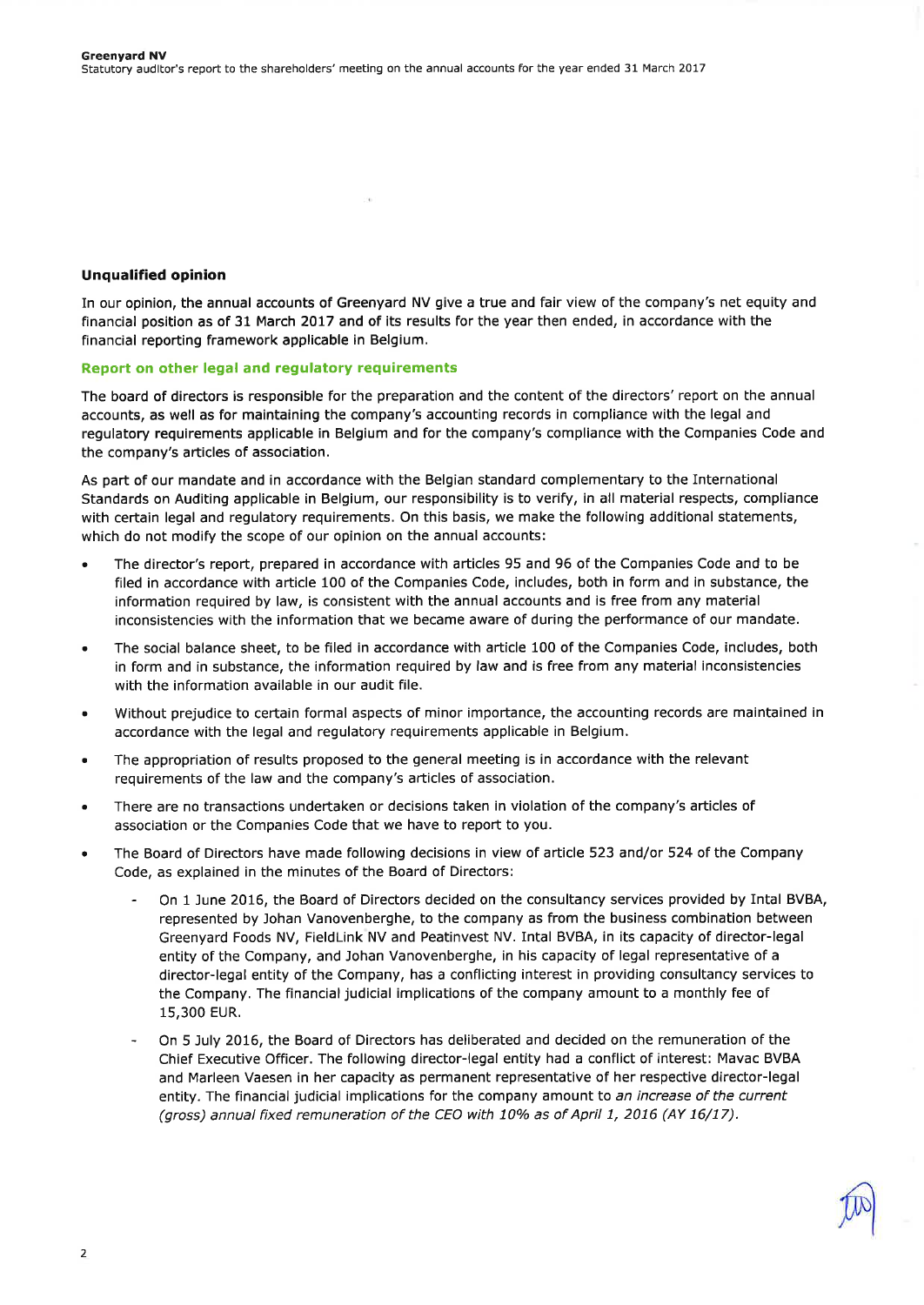On 27 November 2016, the Board of Directors decided on the termination of the existing lease agreement between De Weide Blik RE Poland Sp. Z o.o. (De Weide Blik RE Poland) and Greenyard Logistics Poland Sp. Z o.o. (Greenyard Logistics Poland) (formerly known as Univeg Logistics Poland Sp. Z o.o.) and the conclusion of a new lease agreement. The Board of Directors also decided on the parent company guarantee to be provided in accordance with the new lease agreement by Greenyard to guarantee the obligations of its subsidiary Greenyard Logistics Poland under the lease agreement. The directors Mr Hein Deprez (as permanent representative of Deprez Invest NV), Ms Veerle Deprez (as permanent representative of Management Deprez BVBA), Mr Marc Ooms (as permanent representative of Bonem Beheer BVBA) and Mr Johan Vanovenberghe (as permanent representative of Intal BVBA) had a conflict of interest. We hereby refer to our separate report on this matter and the application of article 524 of the Companies Code, as attached to the auditor's report on the annual accounts as at 31 March 2017.

On 7 December 2016, the Board of Directors decided on the refinancing of the financial instruments on Group level by issuing convertible bonds convertible into newly issued Company's ordinary shares, in combination with syndicated bank financing. The directors Mr Hein Deprez (as permanent representative of Deprez Invest NV) and Ms Veerle Deprez (as permanent representative of Management Deprez BVBA) had a conflict of interest. On 15 December 2016 the Board of Directors, held in front of notary Tim Carnewal, decided on the capital increase in kind in Greenyard NV, within the limits of its authorised capital and on the condition precedent of issuance of the convertible bonds, by means of the contribution by the holders of convertible bonds in Greenyard Fresh Holding BE NV (Greenyard Fresh Holding BE) (formerly known as FieldLink NV), a subsidiary of the Company, of their receivable against Greenyard Fresh Holding BE into Greenyard NV (subject to the effective exercise of their conversion right). The directors Mr Hein Deprez (as permanent representative of Deprez Invest NV), Ms Veerle Deprez (as permanent representative of Management Deprez BVBA), Mr Thomas Borman, Mr Marc Ooms (as permanent representative of Bonem Beheer BVBA) and Mr Johan Vanovenberghe (as permanent representative of Intal BVBA) had a conflict of interest. The potential conflict of interest of these directors relates to their intention to subscribe, as the case may be, through a company controlled by them, for convertible bonds. The financial judicial implications for the company relate to the fact that 1) the Refinancing will allow the Group to refinance its external financing under favourable conditions 2) the new credit instruments will be available for the entire Group 3) the Refinancing should allow the Group to create a stable financing structure in the long term which should allow the Group to implement its medium-term plan as laid down in the current business plan and 4) the Group can reduce further its annual interest costs, which is in the interest of the Company and its shareholders in general.